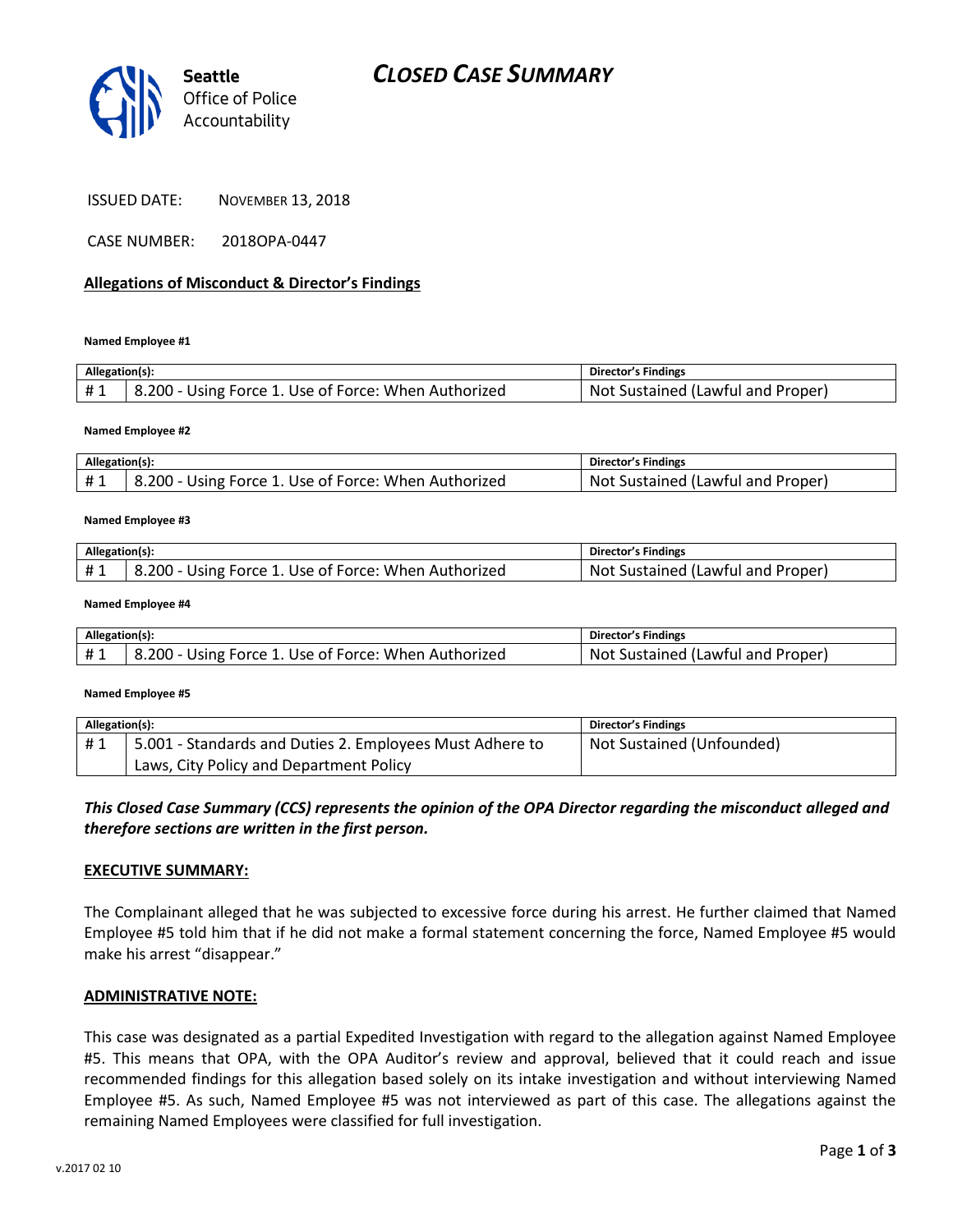OPA CASE NUMBER: 2018OPA-0447

## **ANALYSIS AND CONCLUSIONS:**

**Seattle**

*Office of Police Accountability*

## **Named Employee #1 - Allegations #1** *8.200 - Using Force 1. Use of Force: When Authorized*

Officers, including the Named Employees, were engaging in a narcotics enforcement operation. The officers determined that the Complainant had multiple open warrants and that there was probable cause for his arrest. The Named Employees involved in the arrest approached the Complainant. Named Employee #1 (NE#1) and Named Employee #2 (NE#2) each grabbed one of the Complainant's arms. Named Employee #3 (NE#3) set up her bike in front of the officers to form a protective barrier.

While the Complainant was initially compliant, all of the officers reported observing him abruptly pull away from the officers, bend over, and reach towards his waist. All of the officers articulated their concern that he was reaching for a weapon.

NE#1, NE#2, and NE#3 reported taking the Complainant to the ground together. Named Employee #4 (NE#4), who was also in the near vicinity, stated that he held the Complainant's legs to prevent him from kicking. During the takedown, the Complainant suffered an abrasion to his forehead. He contended that this constituted excessive force and claimed that he lost consciousness. Named Employee #5 (NE#5), was the involved Named Employees' supervisor. He responded to the scene and spoke with the Complainant. Based on the Complainant's allegations, NE#5 screened the incident with the Department's Force Investigation Team (FIT) and made an OPA referral.

SPD Policy 8.200(1) requires that force used by officers be reasonable, necessary and proportional. Whether force is reasonable depends "on the totality of the circumstances" known to the officers at the time of the force and must be balanced against "the rights of the subject, in light of the circumstances surrounding the event." (SPD Policy 8.200(1).) The policy lists a number of factors that should be weighed when evaluating reasonableness. (*See id*.) Force is necessary where "no reasonably effective alternative appears to exist, and only then to the degree which is reasonable to effect a lawful purpose." (*Id*.) Lastly, the force used must be proportional to the threat posed to the officer. (*Id*.)

The involved Named Employees had probable cause to arrest the Complainant for open warrants, With the authority to effectuate that arrest came the justification to use force if warranted under the circumstances. During his arrest, the Complainant was reported to have reached for his waistband. When he did so, it was reasonable for the involved Named Employees to have believed that he was reaching for a weapon. As such, they were permitted to use force to take him to the ground, as well as to hold his legs, in order to ensure their safety and to effectuate the Complainant's arrest. The force they used to do so was reasonable, necessary, and proportional and was, thus, consistent with policy.

For these reasons, I recommend that this allegation be Not Sustained – Lawful and Proper as against NE#1, NE#2, NE#3, and NE#4.

Recommended Finding: **Not Sustained (Lawful and Proper)**

.